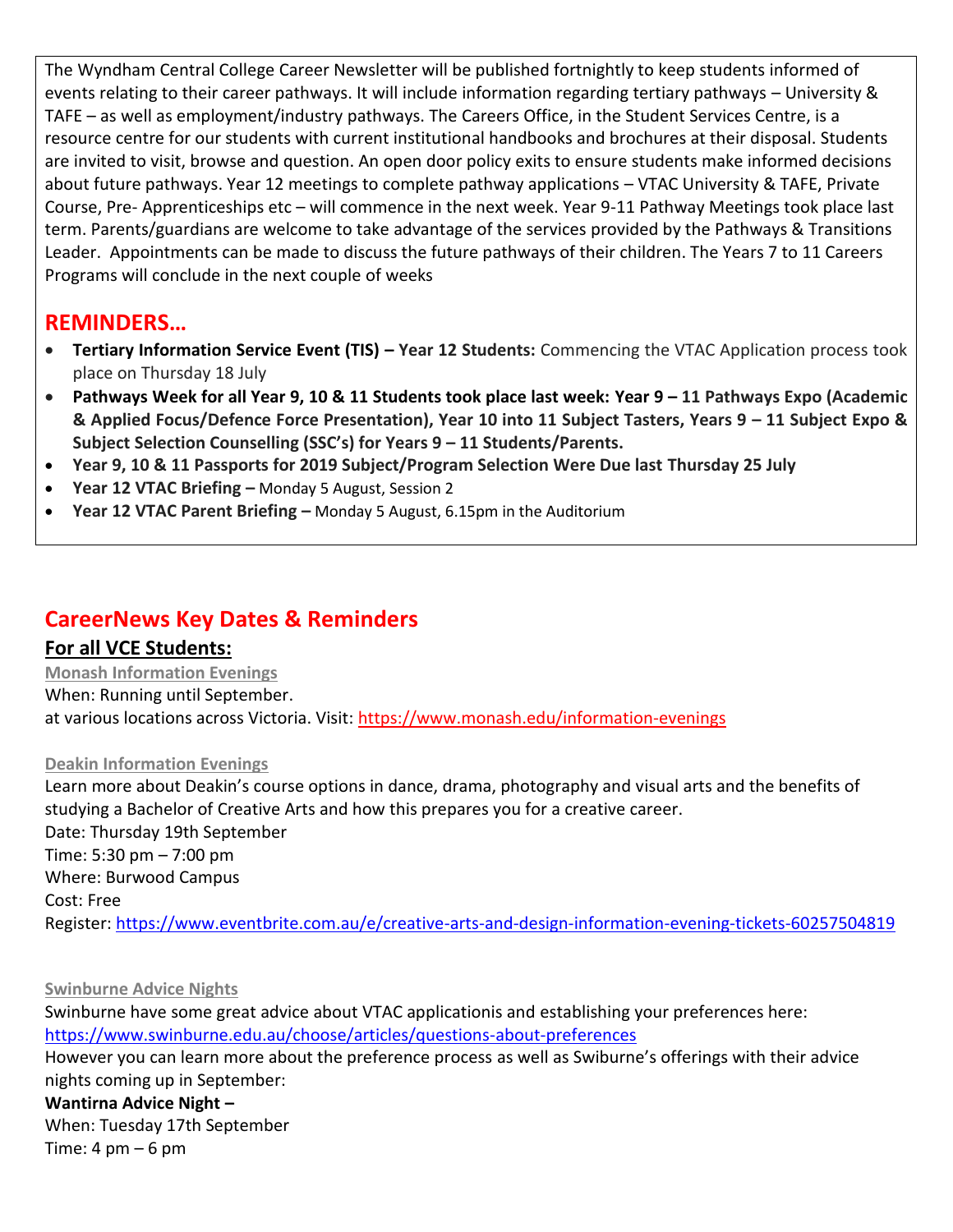To register – <https://www.swinburne.edu.au/choose/events/wantirna>

**Hawthorn Advice Night –** When: nesday 18th September Time:  $4pm - 6pm$ To register – <https://www.swinburne.edu.au/choose/events/hawthorn>

**Aviation Advice Night –** Wed 18th September  $6 \text{ pm} - 8 \text{ pm}$ To register – <https://www.swinburne.edu.au/choose/events/aviation>

# **YEAR 12 STUDENTS: Important VTAC Deadlines – for 2020 Course Applications**

Applications: Open – Monday 5th August at 9am. Close – Monday 30th September at 5pm.

SEAS Applications Open - Monday 5th August at 9am. Close – October 11th at 5pm.

Scholarship Applications Open – August  $5<sup>th</sup>$  at 9am. Close – October  $11<sup>th</sup>$  at 5pm.

Change of Preferences Close – 14th December at 4pm for December 2019 offer. Close – 20 December 2019 at 4pm for 2020 offers.

# **News & Updates**

VTAC course applications for 2020 are opening on Monday, so if you are in Year 12 and intending to study at a Victorian University, TAFE or independent tertiary college next year, it's time to ensure that you have started your VTAC application preparation.

All applications are made on the Victorian Tertiary Admissions Centre (VTAC) website [\(www.vtac.edu.au\)](http://www.vtac.edu.au/) as VTAC receives, collates and forwards all student applications to institutions including special consideration (SEAS) requests, scholarship applications and any other relevant or required documentation.

Here are some tips to get started:

### **Research!**

- Research the courses on offer in your chosen field and preferred institution(s).
- Use 'CourseSearch' on the VTAC website and VTAC App (see quick link) as the primary source of course information.

#### **Refine your list!**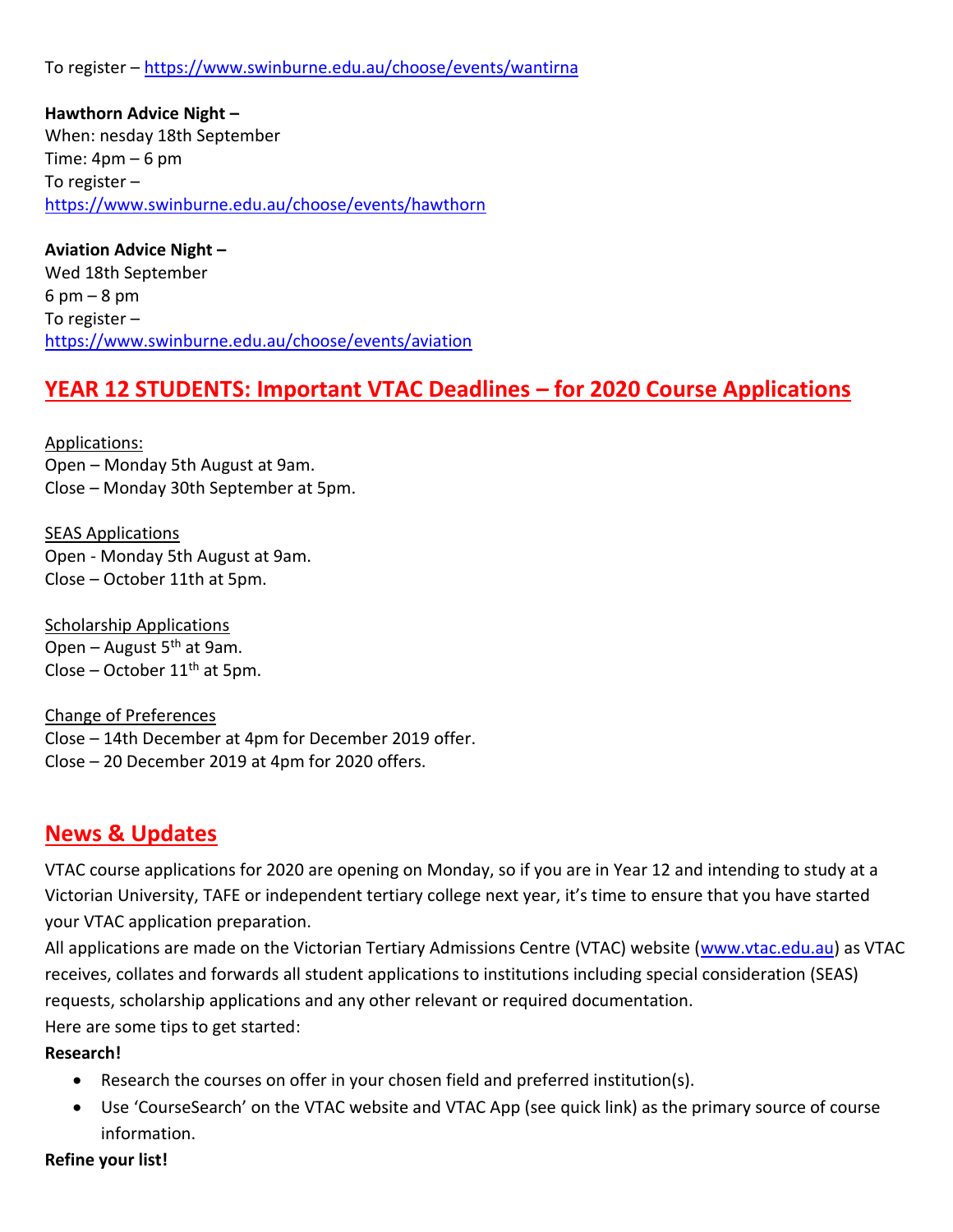• Establish your course preferences (you will do this after visiting open days too) and ensure you are aware of the selection criteria for each course that you wish to apply for, as each course and institution's entry requirements do vary i.e. interview, admission tests, audition, folio presentation, or extra form/documents that need to be completed. Note: This information can be found on each college website. Important: Take note of all relevant dates and deadlines.

### **Register!**

Create a VTAC user account and have all your details close at hand i.e. educational history, student numbers to ensure that you complete your application accurately.

Place your eight courses in your order of preference. You won't be able to save a draft of your

application, but you will be able to change your preferences after it is completed. Remember: It is important to list your 'dream course' at the top of your preference list, as adjustment factors can affect your overall score and you will always be offered a place in the highest course in your list for which you meet the requirements.

### \*Important to note: You have until 30th of September for a 'timely' application where the normal application fee is \$36.00, after this date the fee increases to \$113.00.

Handy tip –

The 'How to apply' page on the VTAC website is very helpful and may answer any questions you may have. You will also find some very useful YouTube VTAC video links about applying for courses, SEAS, scholarships, the offer process and changing preferences.

A handy resource to download at your app store –

VTAC App:<https://itunes.apple.com/au/app/vtac/id1119361879?mt=8>

# **CASPer Test for Teaching**

The CASPer test is an online tool designed to evaluate key personal and professional characteristics of all applicants applying for courses in Medicine, Veterinary Science and Education. The test measures traits like professionalism, ethics, communication and empathy, reviewing characteristics that make for successful students and graduates.

It runs for 60-90 minutes and comprises of 12 sections. Each section contains either a video-based or word-based scenario followed by a series of 3 open-ended questions. Test takers are asked to type in their responses within a 5-minute time limit.

The CASPer Test is compulsory for students wishing to apply for degrees in teaching, so it is important to be aware of the test dates, fees and technical (computer and internet) and security requirements you will need to follow.

You will need to register for your test at least three days before your preferred test date and time to account for identity verification and payment processing timelines.

If you have any education courses on your list of preferences, please visit the CASPer website to diarise your test date and read further on test preparation:<https://takecasper.com/dates-times/>

# **Open Days 2019**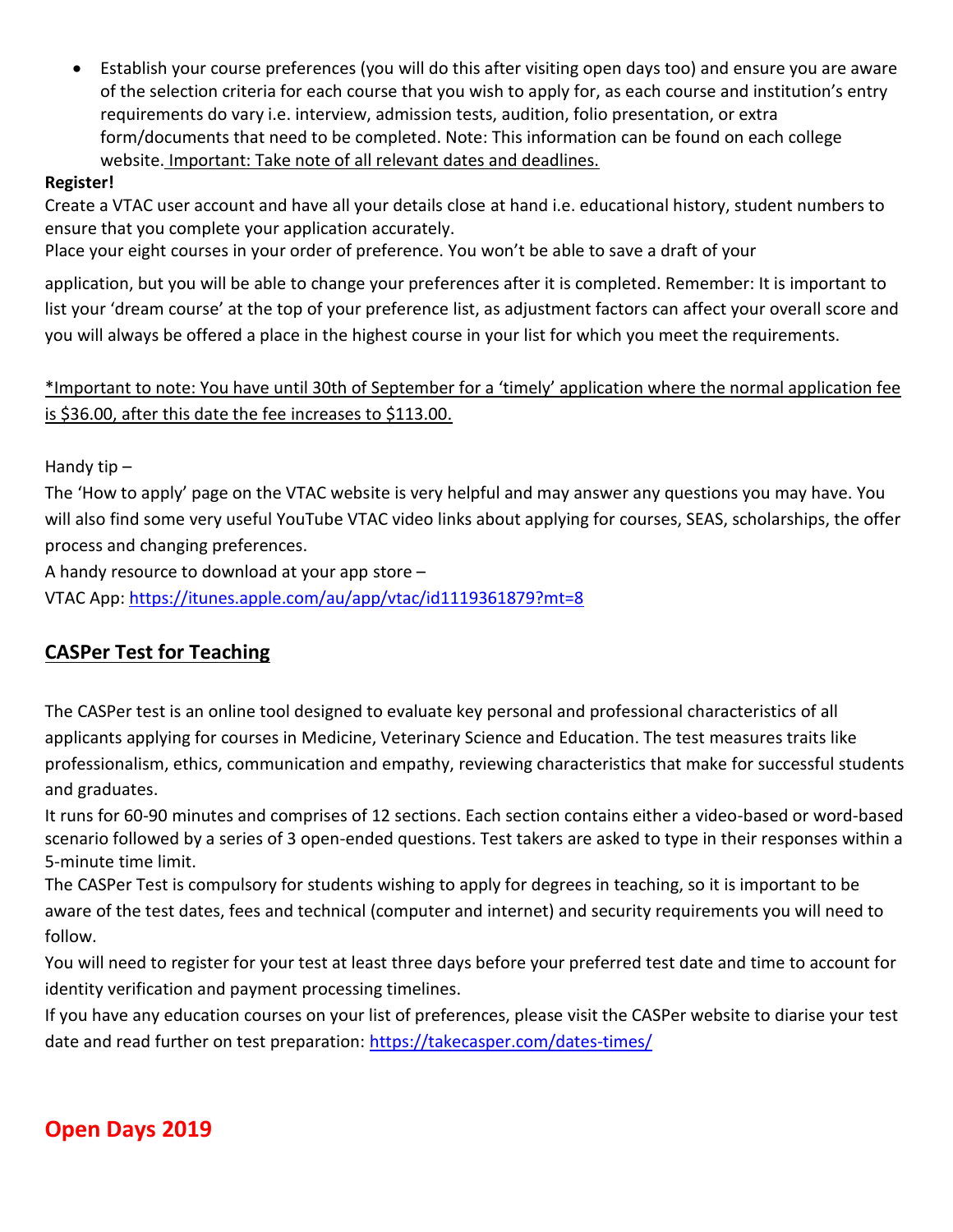

No. 11: 02 August 2019

| <b>INSTITUTION</b>                           | <b>DATE</b>              | <b>TIME</b>                 | <b>CONTACT DETAILS</b>                      |
|----------------------------------------------|--------------------------|-----------------------------|---------------------------------------------|
| <b>Australian Catholic University</b>        |                          |                             | 1300 ASK ACU                                |
| Melbourne Campus                             | Sun 11 Aug               | $10am - 3pm$                | Email: https://www.acu.edu.au/student-      |
| <b>Ballarat Campus</b>                       | Sun 25 Aug               | $10am - 2pm$                | life/experience-uni-before-you-             |
|                                              |                          |                             | start/open-day                              |
| <b>Box Hill Institute of TAFE</b>            |                          |                             | 1300 269 445                                |
| <b>Box Hill Campus</b>                       | Sun 25 Aug               | $10am - 3pm$                | www.boxhill.edu.au/openday                  |
| Lilydale Campus                              | Sun 15 Sep               | $10am - 3pm$                |                                             |
| <b>Chisholm Institute</b>                    |                          |                             | 1300 244 746                                |
| Dandenong                                    | Mon 16 Dec               | 5pm - 7pm                   | https://www.chisholm.edu.au/open            |
| <b>Deakin College</b>                        |                          |                             |                                             |
| Geelong Campus (Waurn Ponds & Waterfront)    | Sun 18 Aug               | $9am - 3pm$                 | 1800 334 733                                |
| Melbourne (Burwood) Campus                   | Sun 25 Aug               | $9am - 3pm$                 | http://openday.deakin.edu.au/               |
| <b>Deakin University</b>                     |                          |                             |                                             |
| Geelong Campus (Waurn Ponds & Waterfront)    | Sun 18 Aug               | $9am - 3pm$                 |                                             |
| Melbourne Burwood                            | Sun 25 Aug               | $9am - 3pm$                 |                                             |
| Warnambool                                   | Sun 4 Aug                | $10am - 2pm$                |                                             |
| <b>Federation University of Australia</b>    |                          |                             | 1800 333 864                                |
|                                              |                          |                             | https://federation.edu.au/openday           |
| <b>JMC Academy</b>                           | Sat 24 Aug               |                             | 1300 410 311                                |
|                                              |                          |                             | https://www.jmcacademy.edu.au/events/open   |
|                                              |                          |                             | -days                                       |
| La Trobe College                             |                          |                             | 1300 135 045                                |
| Melbourne (Bundoora)                         | Sun 4 Aug                |                             | https://www.latrobecollegeaustralia.edu.au/ |
| La Trobe University                          |                          |                             |                                             |
| <b>Shepparton Campus</b>                     | Fri 2 Aug                | 3pm - 7pm                   | https://www.latrobe.edu.au/openday          |
| Melbourne (Bundoora) Campus                  | Sun 4 Aug                | 10am - 4pm                  |                                             |
| Albury-Wodonga                               | Sun 18 Aug               | 10am - 2pm                  |                                             |
| Mildura Campus                               | Sun 14 Aug               | $4pm - 7pm$                 |                                             |
| <b>Bendigo Campus</b>                        | Sun 25 Aug               | 10am - 3pm                  |                                             |
| <b>Macleay College (Collins Street Melb)</b> | Sun 11 <sup>th</sup> Aug | $9.30$ am $-1$ pm           | https://www.macleay.edu.au/openday-         |
|                                              |                          |                             | melbourne                                   |
| <b>Melbourne Polytechnic</b>                 |                          |                             | 9269 1200                                   |
| <b>Preston Campus</b>                        | Sun 18 Aug               | $10am - 3pm$                | https://www.melbournepolytechnic.edu.au/op  |
|                                              |                          |                             | en-day                                      |
| MIT (Melbourne Institute of Technology)      |                          | Sat $17th$ Aug   10am - 2pm | http://mit.edu.au/open-day                  |
| <b>Monash University</b>                     |                          |                             | 1800 666 274                                |
| Peninsula Campus                             | Sat 3 Aug                | $10am - 3pm$                | https://www.monash.edu/open-day             |
| Clayton & Caulfield Campuses                 | Sun 4 Aug                | $10am - 4pm$                |                                             |
| Parkville Campus                             | Sun 18 Aug               | $10am - 3pm$                |                                             |
| <b>RMIT</b>                                  |                          |                             | 9925 2260                                   |
| <b>Bundoora</b>                              | Sun 4 Aug                | $10am - 4pm$                | https://openday.rmit.edu.au/                |
| City & Brunswick Campuses                    | Sun 11 Aug               | $10am - 4pm$                |                                             |
| <b>Swinburne University</b>                  |                          |                             | 1300 SWINBURNE                              |
| Hawthorn                                     | Sun 28 July              | $10am - 4pm$                | https://www.swinburne.edu.au/               |
| <b>University of Melbourne</b>               |                          |                             | 1800 801 662                                |
| Parkville                                    | Sun 18 Aug               | $10am - 4pm$                | https://openday.unimelb.edu.au/             |
| Dookie                                       | Sun 22 Sep               | $10am - 4pm$                |                                             |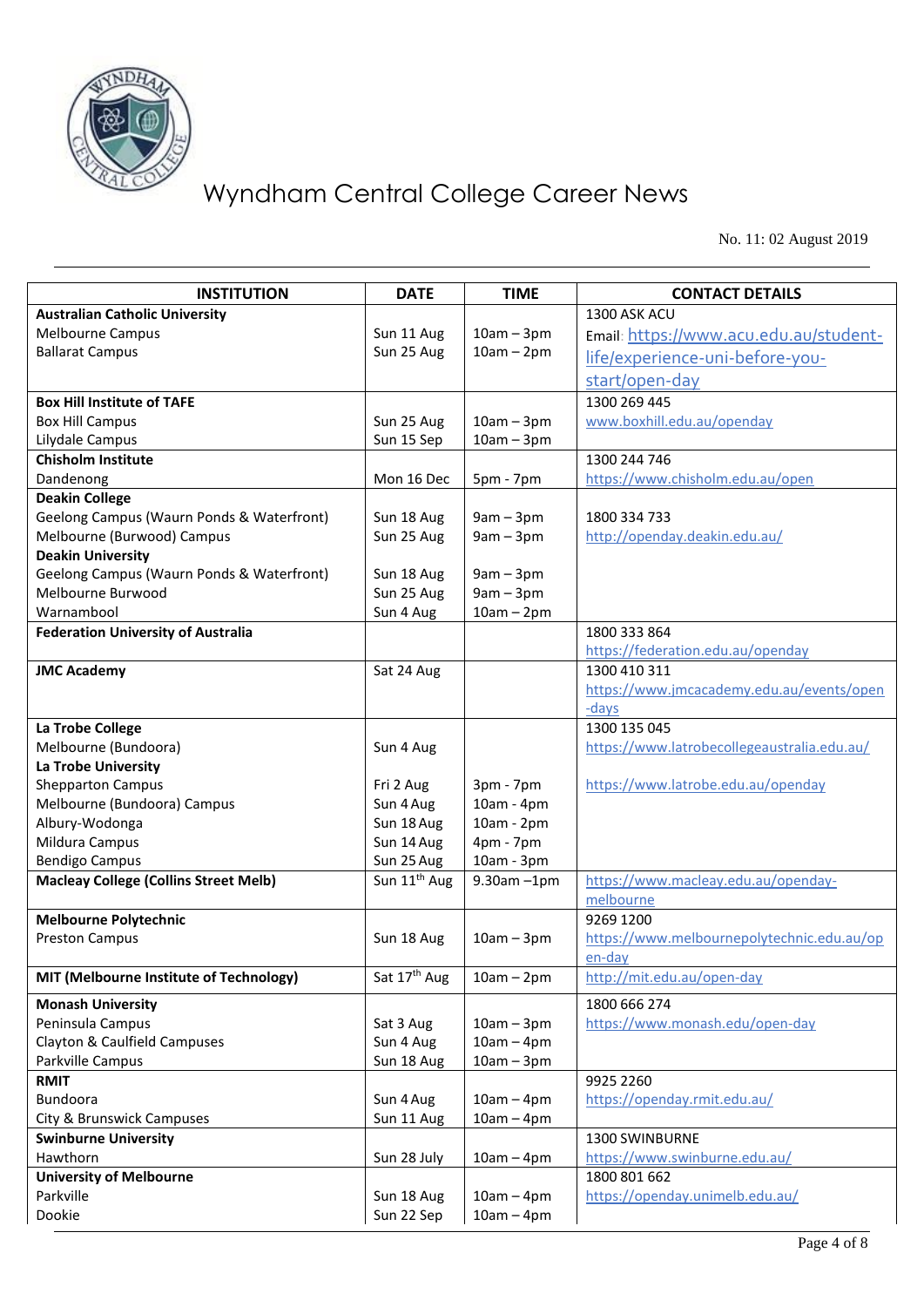

No. 11: 02 August 2019

| Werribee                                        | Sun 20 Oct               | $10am - 4pm$ |                                           |  |
|-------------------------------------------------|--------------------------|--------------|-------------------------------------------|--|
| <b>Victoria University</b>                      |                          |              | 1300 171 755 https://openday.vu.edu.au/   |  |
| <b>William Angliss Institute of TAFE (City)</b> | Sat 3 Aug                | $10am - 3pm$ | 1300 ANGLISS                              |  |
|                                                 |                          |              | http://www.angliss.edu.au                 |  |
| <b>SAE Creative Media Institute</b>             | Sun 11 Aug               | $10am - 2pm$ | https://sae.edu.au/news-and-events/events |  |
| <b>Collarts</b>                                 | Sat 31 <sup>st</sup> Aug | $10am - 3pm$ | https://www.collarts.edu.au/open-day      |  |

# **Career Focus: Medicine – Surgeon**

There are many areas of Medicine that you can undertake your training and work in, for example; Paramedicine, Pathology, Medical Practitioner, Ophthalmology, Pediatrician, Anesthetist and the list goes on! Training usually starts with an undergraduate degree in Medicine or Biomedicine and then post graduate study follows in a specialist area.

One specialist area in medicine is to become a Surgeon. Surgeons treat diseases, injuries and deformities by using a range of different methods and instruments, and may specialise in a particular field, such as cardiovascular or plastic surgery.

Surgeons:

- Operate on patients to repair injuries, fix deformities, treat disease and improve function.
- Examine patients to determine medical state and surgical risk.
- Prescribe pre-operative and post-operative treatments to patients including sedatives and antibiotics.
- Analyse patient medical history, allergies and examination results to decide the best courses of action.
- Refer patients to other medical specialists and exchange relevant medical details.

Surgeons can work in private practice alone or with fellow medical practitioners, in a group practice, in community health centres or at a (public or private) hospital. They work in cities, suburbs and rural towns. There are a number of specialisations of surgery:

- Brain Surgeon
- Cardiovascular Surgeon
- Orthopedic Surgeon
- Plastic Surgeon

The important personal requirements to be a surgeon are:

- Good communication skills
- Ability to exercise high ethical standards
- Compassionate towards others
- High level of motivation and self-discipline
- Excellent hand-eye coordination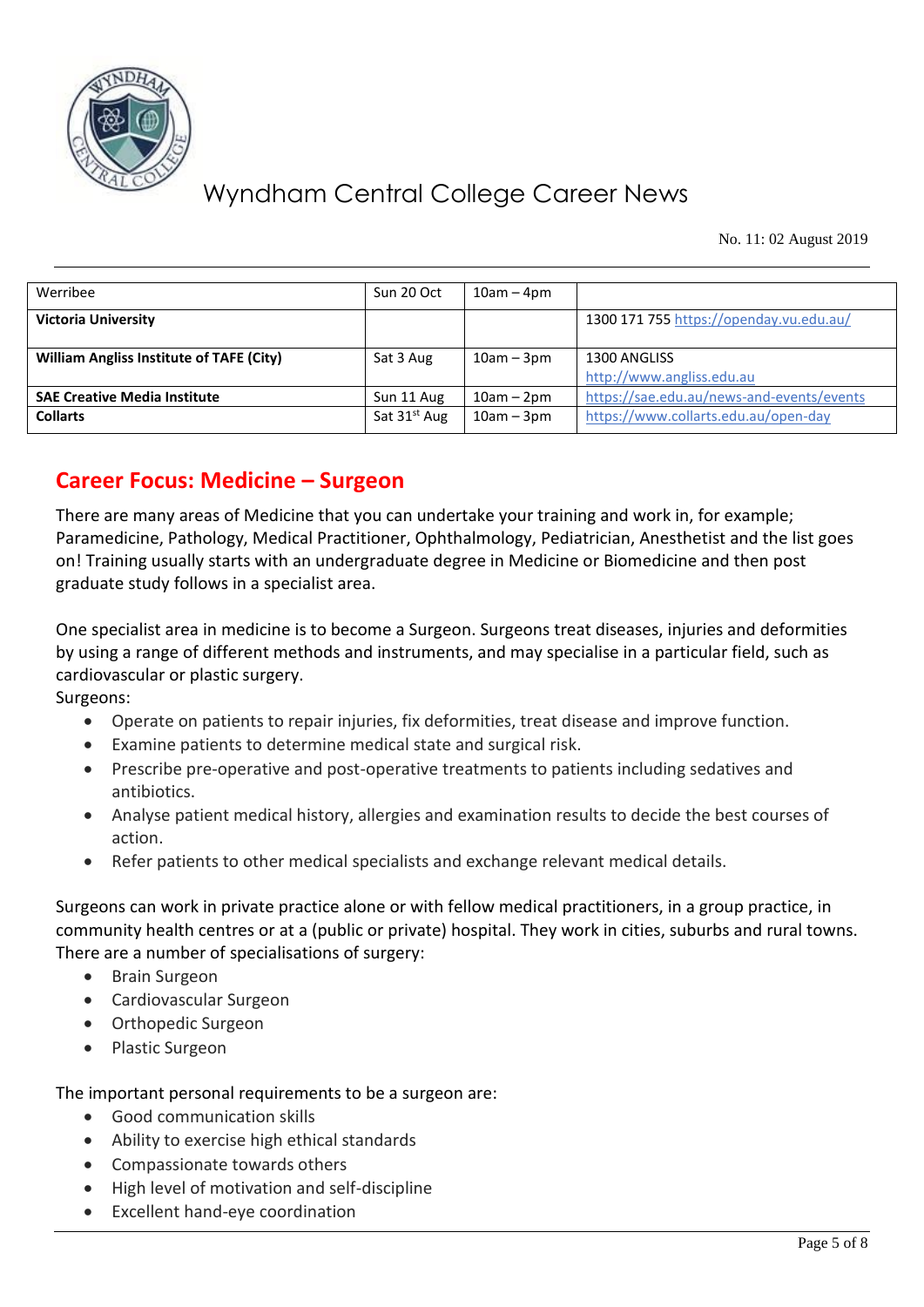

No. 11: 02 August 2019

To gain entry into undergraduate courses in medicine, you usually need to gain your VCE with particularly good results. Prerequisite subjects, or assumed knowledge in one or more of English, mathematics, biology, chemistry and physics are normally required. Some universities offer medicine as a double degree and may have different prerequisites and some have flexible entry requirements.

Training also involves experience in approved hospitals and the passing of examinations leading to membership of the appropriate professional college. Specialist training programs and examinations are administered by the colleges. Entry into these courses is highly competitive and based on a combination of academic achievement, performance on the University Clinical Aptitude Test (UCAT) and a structured interview. The UCAT is a two-hour computer-based test which assesses a range of mental abilities identified by universities as important to practicing in the fields of medicine, dentistry and clinical sciences.

Entry into the graduate-entry courses is based on prior completion of a bachelor degree, performance in the Graduate Australian Medical School Admissions Test (GAMSAT) and a score resulting in a semistructured interview. Studies in behavioral, social, biological and physical sciences and humanities are likely to enhance performance in the test, and are offered at most universities.

Following course completion, graduates must undertake one year of full-time employment (internship) at a recognised teaching hospital to be able to gain full registration as a surgeon with the Medical Board of Australia. Prior to commencing clinical placements, students will be required to undergo a National Police Check and a Working with Children Check and provide evidence of immunisations. It is a legal requirement that graduates to be registered with the Medical Board of Australia before practicing in any state or territory in Australia.

| <b>Undergraduate Degrees</b> |                      |                                       |                 |             |  |  |
|------------------------------|----------------------|---------------------------------------|-----------------|-------------|--|--|
| Institution                  | Campus               | Course                                | <b>Duration</b> | <b>ATAR</b> |  |  |
| Australian                   | Ballarat,            | <b>Bachelor of Biomedical Science</b> | 3 Years         | 59.50       |  |  |
| <b>Catholic</b>              | Melbourne            |                                       |                 |             |  |  |
| <b>University</b>            |                      |                                       |                 |             |  |  |
| <b>Deakin</b>                | Geelong,             | <b>Bachelor of Biomedical Science</b> | 3 Years         | $72.50 -$   |  |  |
| <b>University</b>            | Melbourne            |                                       |                 | 80.15       |  |  |
|                              | (Burwood)            |                                       |                 |             |  |  |
| Federation                   | Berwick,             | <b>Bachelor of Biomedical Science</b> | 3 Years         | 53.05-      |  |  |
| <b>University</b>            | Gippsland, Ballarat, |                                       |                 | 63.85       |  |  |
|                              | Off-campus           |                                       |                 |             |  |  |
| La Trobe                     | Melbourne            | <b>Bachelor of Biomedicine</b>        | 3 Years         | 65.15       |  |  |
| <b>University</b>            | Melbourne            | Bioscience (Diploma) / Biomedicine    | 2 Yrs 8         | <b>NA</b>   |  |  |
|                              | (Bundoora)           | (Degree)                              | mths            |             |  |  |
|                              | Albury-Wodonga,      | <b>Bachelor of Biomedical Science</b> | २ Years         | $62.55 -$   |  |  |

Below is a list undergraduate tertiary study options to consider as a pathway into the specialist area you wish to enter: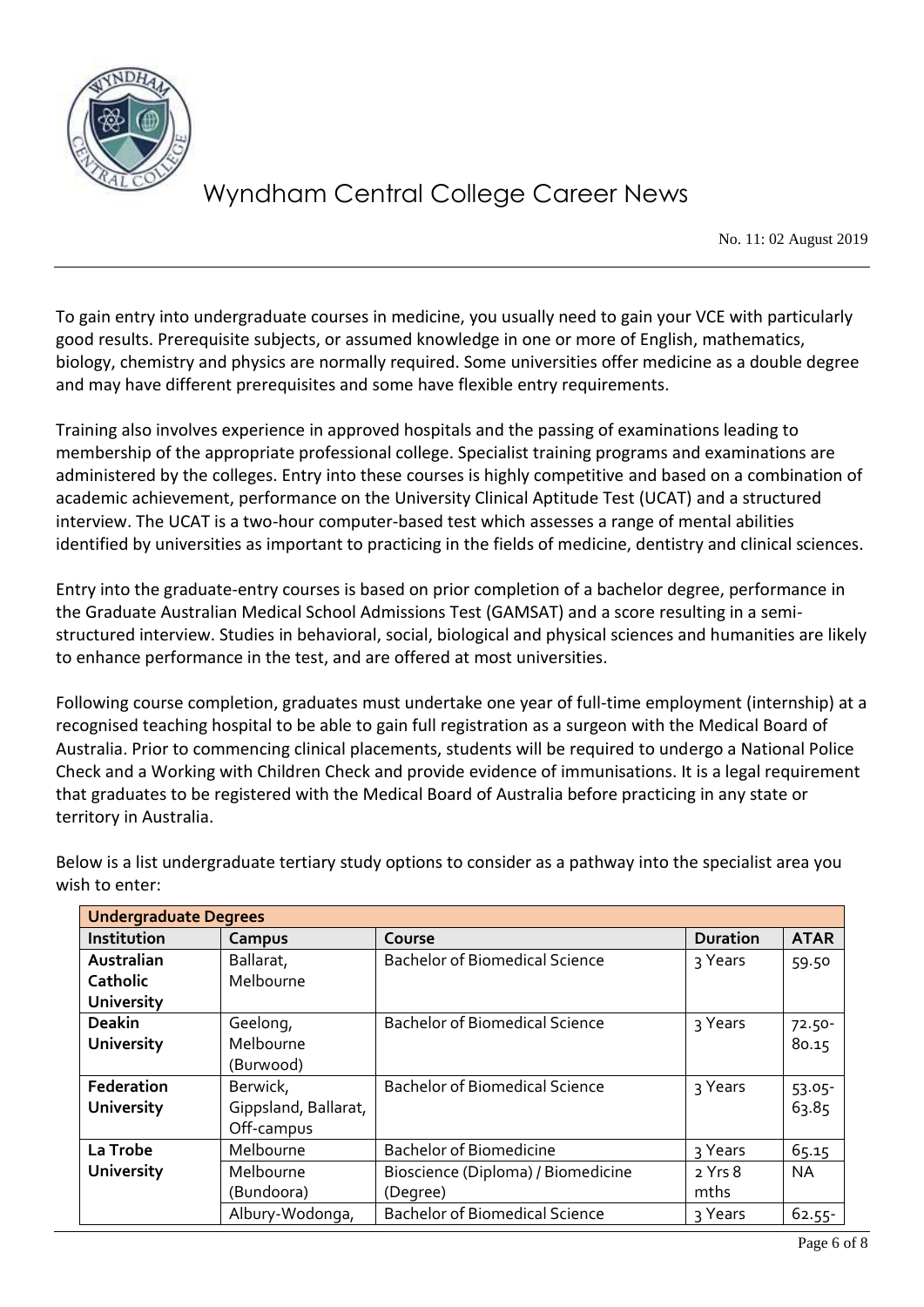

No. 11: 02 August 2019

|                      | Bendigo                   |                                                 |         | 72.0      |  |  |
|----------------------|---------------------------|-------------------------------------------------|---------|-----------|--|--|
| <b>Monash</b>        | Clayton                   | <b>Bachelor of Biomedical Science</b>           | 3 Years | 90.35     |  |  |
| <b>University</b>    |                           | Bachelor of Science and Bachelor of             | 4 Years | 91.45     |  |  |
|                      |                           | <b>Biomedical Science</b>                       |         |           |  |  |
|                      |                           | Bachelor of Medical Science and Doctor          | 5 Years | 84.30     |  |  |
|                      |                           | of Medicine: (School Leaver Entry)              |         |           |  |  |
|                      |                           | Bachelor of Medical Science and Doctor          | 5 Years | <b>NA</b> |  |  |
|                      |                           | of Medicine: (CSP Bonded School Leaver          |         |           |  |  |
|                      |                           | Entry)                                          |         |           |  |  |
|                      |                           | Bachelor of Medical Science and Doctor          | 5 Years | 83.10     |  |  |
|                      |                           | of Medicine: (CSP Extended Rural Cohort         |         |           |  |  |
|                      |                           | School Leaver Entry)                            |         |           |  |  |
| <b>University Of</b> | Parkville                 | <b>Bachelor of Biomedicine</b>                  | 3 Years | 94.05     |  |  |
| Melbourne            |                           |                                                 |         |           |  |  |
| Victoria             | Footscray, St             | <b>Bachelor of Biomedicine</b>                  | 3 Years | 81.20     |  |  |
| <b>University</b>    | <b>Albans</b>             |                                                 |         |           |  |  |
|                      | <b>Chancellors Degree</b> |                                                 |         |           |  |  |
| <b>Monash</b>        | Clayton                   | <b>Bachelor of Biomedical Science (Scholars</b> | 3 Years | 98.05     |  |  |
| University           |                           | Program)                                        |         |           |  |  |
| <b>University Of</b> | Parkville                 | Bachelor of Biomedicine (Chancellor's           | 3 Years | 99.9      |  |  |
| Melbourne            |                           | Scholars)                                       |         |           |  |  |

Note: \* NA – Not applicable or under 5 offers were previously made or not available, ATAR is based on the lowest selection rank plus adjustment factors or the lowest ATAR (excluding adjustment factors). (As subjects, course structures and requirements can vary between institutions, it is necessary to contact your chosen institution for further information).

Sources: VTAC, Good Universities Guide.

# **Career Profile – Medicine**

**Name:** Dr Adam Peterson

**Current Position**: Advanced trainee in Gastroenterology and Hepatology

**Can you tell us where you studied, how long your course duration was and where you undertook your work experience (if any) to become qualified as a Gastroenterologist and Hepatologist?**

After school, I studied a Bachelor of Physiotherapy for 4 years at Monash University. Following this, I undertook a Bachelor of Medicine, Bachelor of Surgery as a post-graduate student at Monash University for a further 4 years.

I could then start working as a doctor, completed my medical internship at Austin Health and stayed on there to complete basic physician training over 3 years. I am now 1 year through advanced training in gastroenterology and Hepatology. This training position takes 3 years and I will then be a qualified